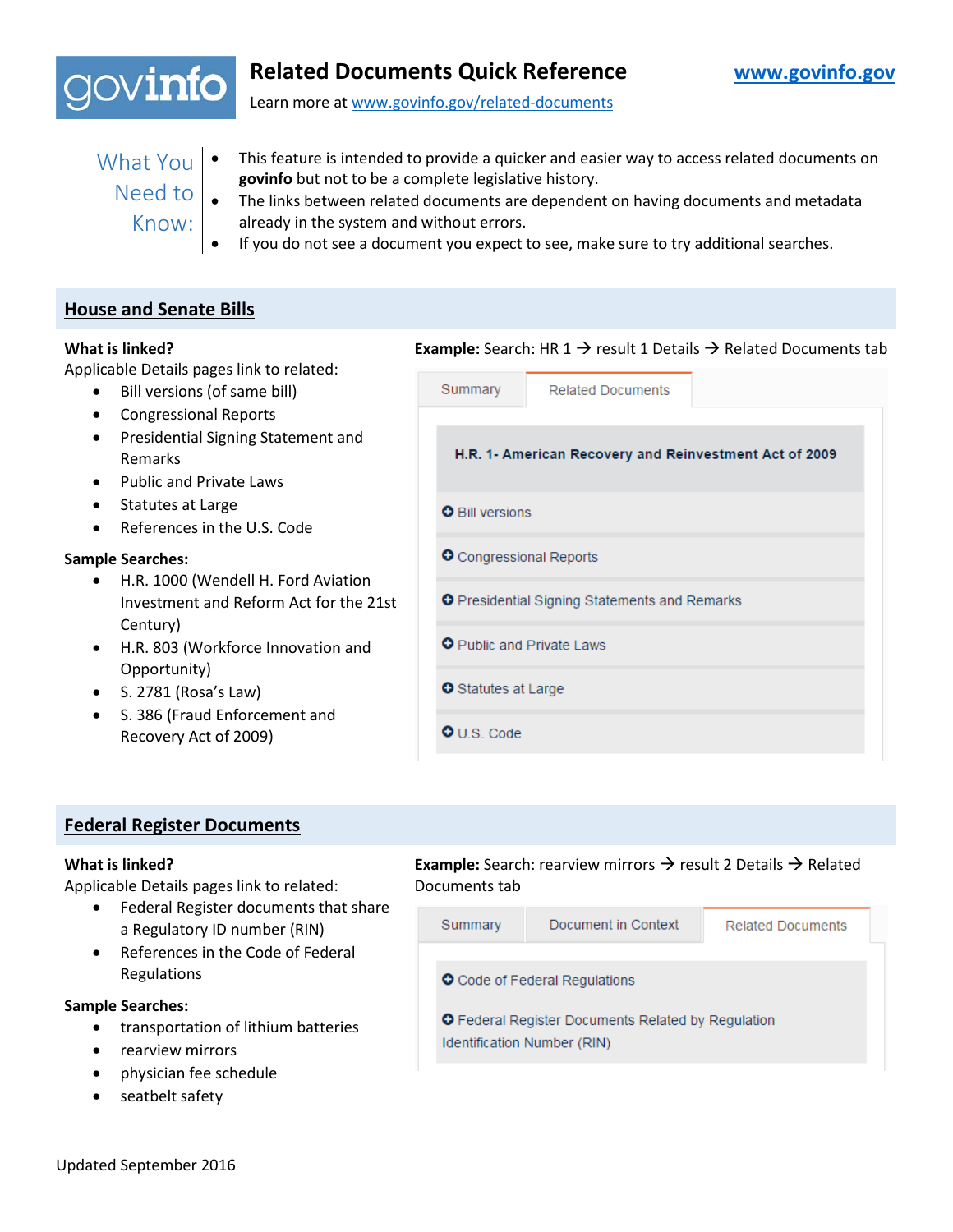### **Public and Private Laws**

#### **What is linked?**

Applicable Details pages link to related:

- Bill versions
- Congressional Reports
- Presidential Signing Statement and Remarks
- Statutes at Large
- References in the U.S. Code

#### **Sample Searches:**

- Obamacare (Public Law 111-148 Patient Protection and Affordable Care Act)
- Public Law 108-201 (NASA Workforce Flexibility Act)
- Search: Asian Elephant Conservation Act  $\rightarrow$  Filter: Public and Private Laws

| Documents tab                                        |                                                                               | <b>Example:</b> Search: public law 111-21 $\rightarrow$ result 1 Details $\rightarrow$ Related |  |  |  |
|------------------------------------------------------|-------------------------------------------------------------------------------|------------------------------------------------------------------------------------------------|--|--|--|
| Summary                                              | <b>Related Documents</b>                                                      |                                                                                                |  |  |  |
|                                                      | Public Law 111 - 21 - Fraud Enforcement and Recovery<br>Act of 2009" or "FERA |                                                                                                |  |  |  |
| <b>O</b> Bill versions                               |                                                                               |                                                                                                |  |  |  |
| O Congressional Reports                              |                                                                               |                                                                                                |  |  |  |
| <b>O</b> Presidential Signing Statements and Remarks |                                                                               |                                                                                                |  |  |  |
| <b>O</b> Statutes at Large                           |                                                                               |                                                                                                |  |  |  |
| $O \cup S$ . Code                                    |                                                                               |                                                                                                |  |  |  |

### **Presidential Signing Statements and Remarks**

#### **What is linked?**

Applicable Details pages (within the Compilation of Presidential Documents) link to related:

- Bill versions
- Public and Private Laws

#### **Sample Searches:**

- wildlife and wetlands signing statement
- sustainable fisheries act signing statement
- dolphin conservation act signing statement

Example: Search: NASA flexibility act signing statement  $\rightarrow$  result 1 Details  $\rightarrow$  Related Documents tab

| Summary                                                                     | Document in Context | <b>Related Documents</b> |  |  |  |  |
|-----------------------------------------------------------------------------|---------------------|--------------------------|--|--|--|--|
| 40 WCPD 278 Statement on Signing the NASA Flexibility<br><b>Act of 2004</b> |                     |                          |  |  |  |  |
| <b>O</b> Bill versions                                                      |                     |                          |  |  |  |  |
| <b>O</b> Public and Private Laws                                            |                     |                          |  |  |  |  |